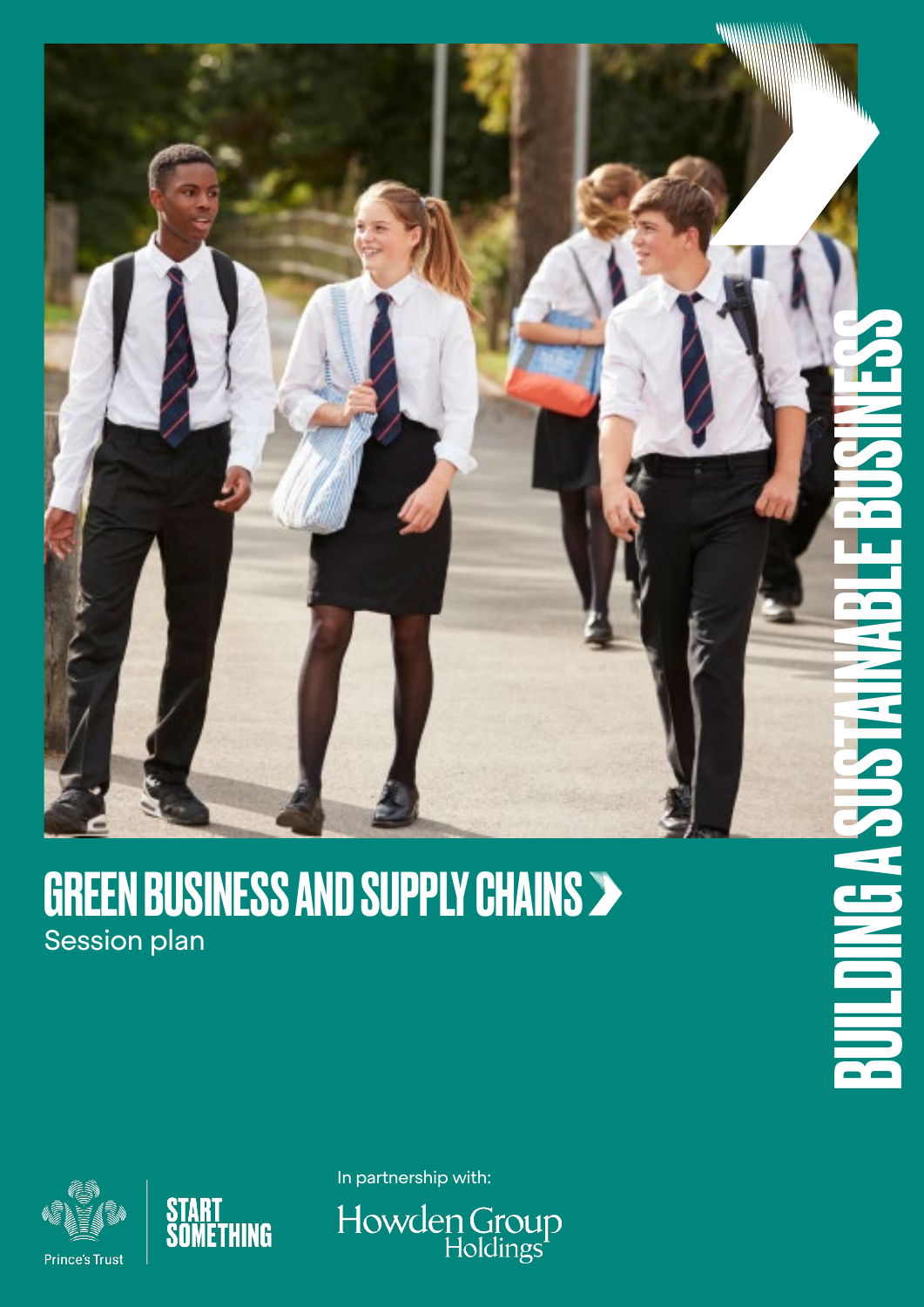### AT A GLANCE

This is the first session in the 'Building a Sustainable Business' unit. This unit is the final of three sustainability units sponsored by Howden Group Holdings. Although it isn't necessary to complete them in order, the sessions in this unit have been designed to build on some of the knowledge acquired in the other two units. This session introduces the importance of sustainable business practices and products. It provides learners with an insight into the role that business and industry have to play in creating a green and clean economy, protecting the environment and generating new jobs for a strong and fair society.

Please note: The emerging nature of this topic means new evidence and information is being released every day. While we strive to keep this content up-to-date, we actively encourage you to incorporate any new and evidenced information that may arise.



#### CURRICULUM LINKS

- SMSC: values and ethics
- PSHE and citizenship: personal values



#### **MATFRIALS**

- $\vee$  Green innovations video
- $\vee$  Map hunt worksheet
- $\vee$  Water to go worksheet
- $\vee$  Bingo boards and cards
- $\checkmark$  Home activity worksheet
- [Greenpeace green](https://youtu.be/VkOtfvhtawA)  [economy video](https://youtu.be/VkOtfvhtawA)  (optional)
- $\checkmark$  The Green Economy [Coalition website](https://www.greeneconomycoalition.org/news-and-resources/what-does-the-green-economy-mean-to-you) (optional extra support)

#### WHO CREATED THIS SESSION PLAN?

### LEARNING OUTCOMES

- $\vee$  Understand the basic concepts of green business and its role in achieving sustainable development
- Identify the role that supply chains play in the creation of sustainable growth
- $\vee$  Understand the environmental impacts associated with a business supply chain

# **ACTIVITIES >**

| ACTIVITY                            | <b>TIMF</b>   | Page |
|-------------------------------------|---------------|------|
| Definitions and reflective thinking | 20-25 minutes | 03   |
| <b>Business locations</b>           | 30-35 minutes | 05   |
| The economics of a water bottle     | 60 minutes    | 06   |
| <b>Bottle business bingo</b>        | 15-20 minutes | 08   |
| Wrap up                             | 5-10 minutes  | 09   |

This session plan was co-created with Justine Oakes. Justine Oakes CEnv, MIEnvSc, MIEMA is an environmental professional with over 25 years experience in both the public and private sector. She is currently the Sustainability Manager at the University of Suffolk and Business and Research lead for the Suffolk Sustainability Institute. Working in partnership with local and national sustainability initiatives, the University of Suffolk is a transformational university, absorbing the best of UK University traditions and aligning them with a modern world of employment and entrepreneurship.







#### Session plan: Green Business and Supply Chains | 02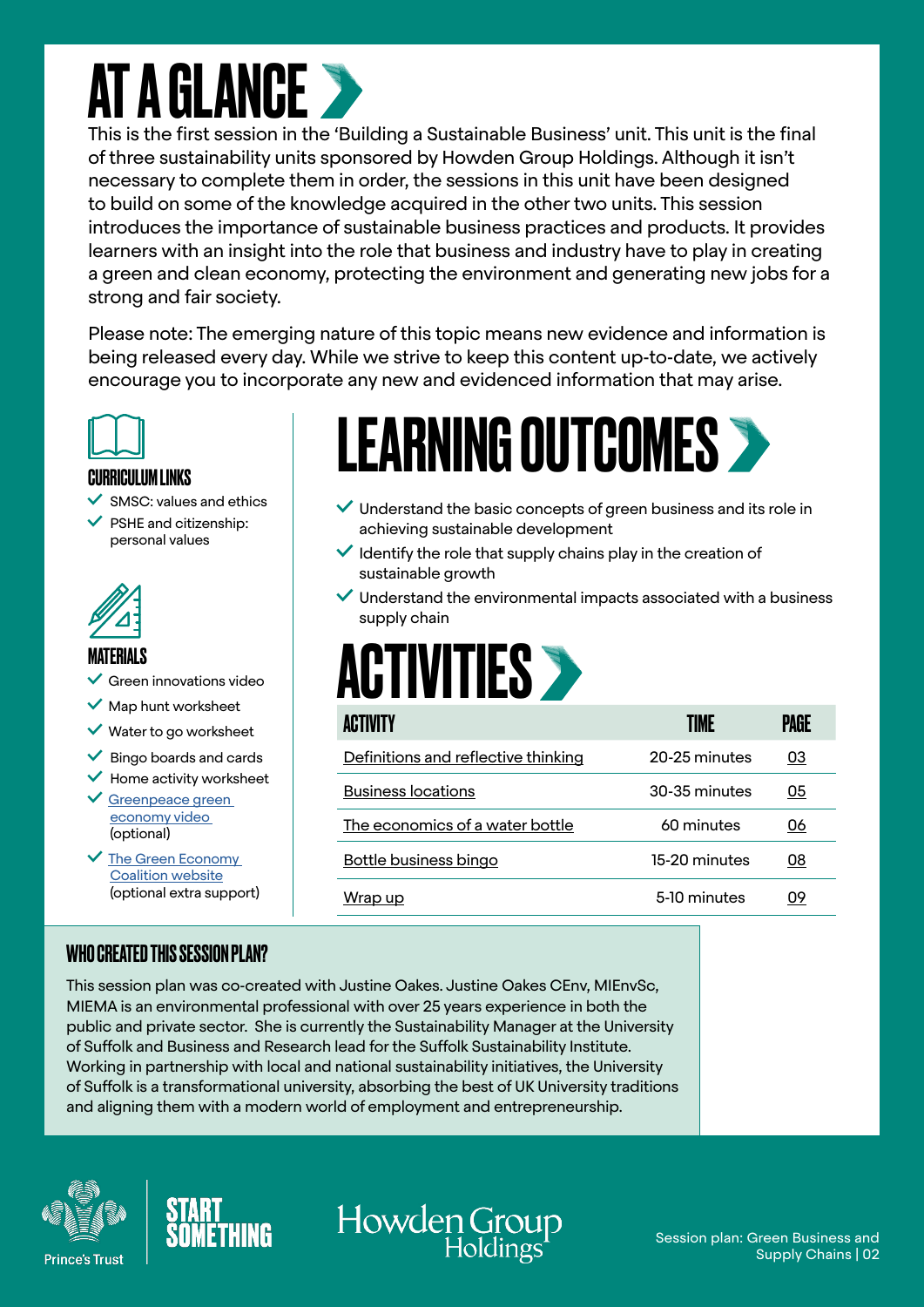# <span id="page-2-0"></span>DEFINITIONS AND REFLECTIVE THINKING

### TIME REQUIRED

20-25 minutes



**MATFRIALS** 

 $\checkmark$  Green innovations video

ACTIVITY STEPS >>

- 1. During this session, you will introduce learners to the role businesses have to play in ensuring sustainable development. Start this session by playing the 'Green innovations' video, which explains the basic concepts of green growth and green innovations.
- 2. Follow up the video by having a group discussion. Use the discussion points table below to help.

The discussion covers these sustainability development goals:



| <b>THINGS TO DISCUSS / ASK</b> | <b>MAIN POINTS</b>                                                                                                                                                                                                                                         |
|--------------------------------|------------------------------------------------------------------------------------------------------------------------------------------------------------------------------------------------------------------------------------------------------------|
| What is a green<br>economy?    | The economy is the system in each country that shapes how<br>$\bullet$<br>money is made and used. It is connected with things like how many<br>products and services are produced, how many jobs are available<br>and how much money people have to spend. |
|                                | The green economy is defined as any business, service or<br>$\bullet$<br>industry whose main focus is on making products or managing<br>their business by reducing environmental risks and resource use.                                                   |
|                                | These businesses deliberately aim for sustainable development<br>$\bullet$<br>without harming the environment or communities. They are<br>socially inclusive.                                                                                              |
|                                | The green economy is based on six main sectors:<br>$\bullet$<br>1. Energy and low carbon goods and services<br>2. Green buildings<br>3. Sustainable transport<br>4. Water management<br>5. Waste management<br>6. Land management                          |
| Why does it matter?            | A green economy is one that improves human wellbeing and builds<br>٠<br>a globally fair society, while reducing environmental impacts and<br>loss of nature and other important resources.                                                                 |
|                                | An inclusive green economy is an alternative to today's dominant<br>٠<br>economy, which can often take advantage of workers in other<br>countries, encourage waste, use up valuable resources and<br>generate harm to the environment and human health.    |

Howden Group





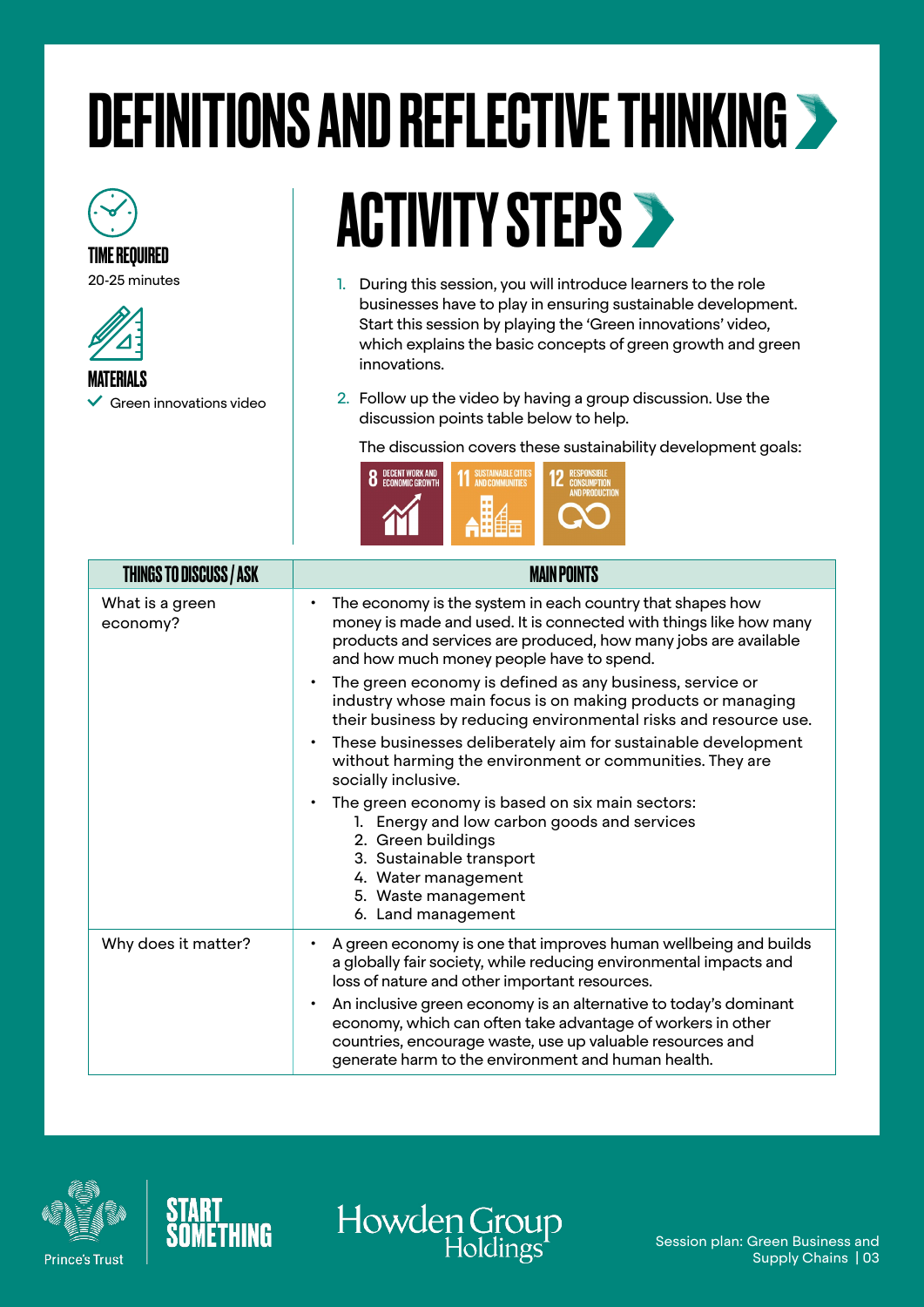| <b>THINGS TO DISCUSS / ASK</b>                                      | <b>MAIN POINTS</b>                                                                                                                                                  |
|---------------------------------------------------------------------|---------------------------------------------------------------------------------------------------------------------------------------------------------------------|
| How can green<br>innovations help<br>us become more<br>sustainable? | Green innovations help us move forward into a more sustainable<br>٠<br>future by addressing a challenge or problem.                                                 |
|                                                                     | They help reduce environmental impacts, get rid of pollution or<br>٠<br>other negative impacts of resource use. For example, solar panels.                          |
|                                                                     | If they can be made safely, cheaply and eventually used by<br>٠<br>everyone, they can replace the existing product which will<br>completely get rid of the problem. |









Session plan: Green Business and Supply Chains | 04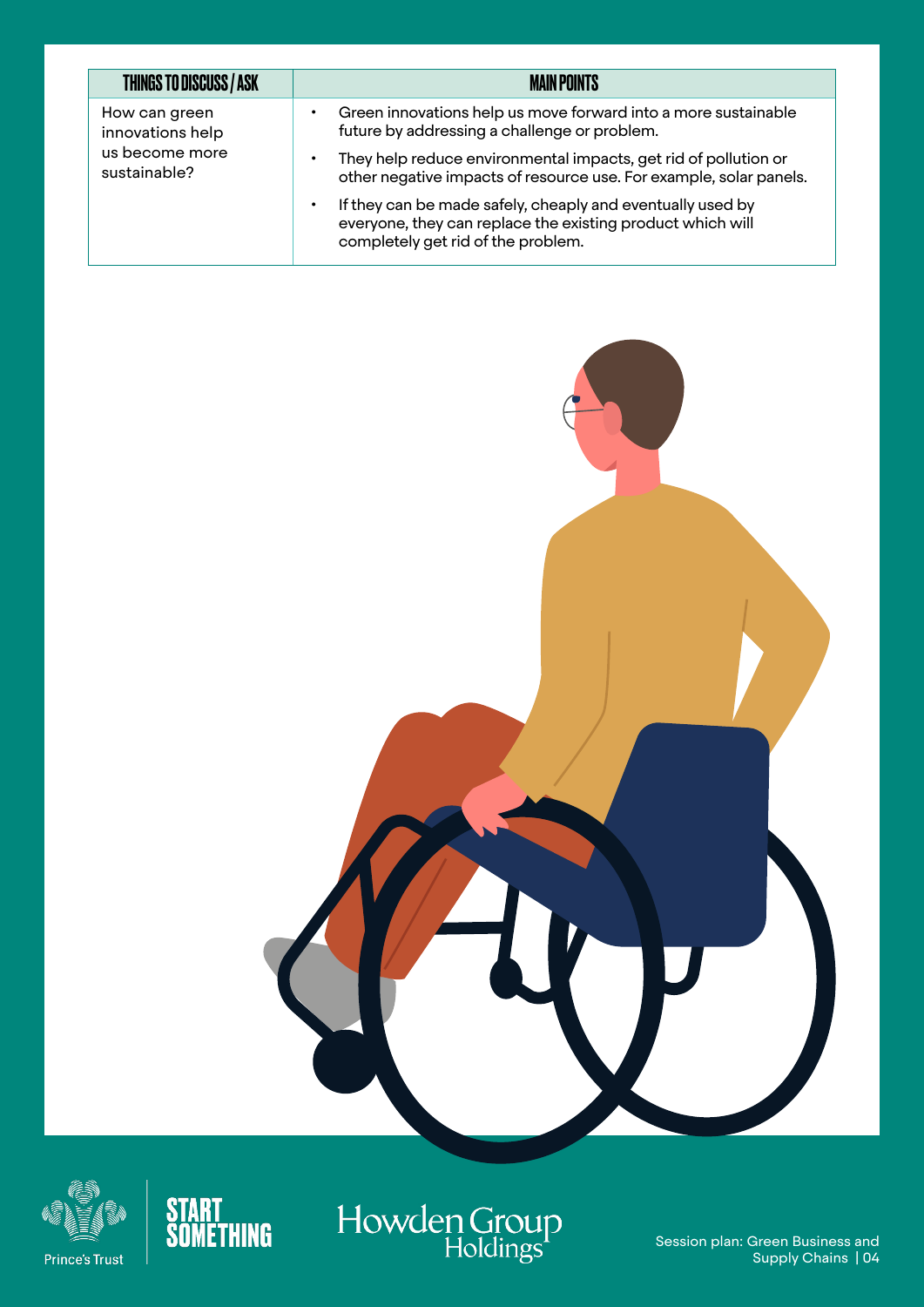### <span id="page-4-0"></span>BUSINESS LOCATIONS



#### TIME REQUIRED

30-35 minutes



#### MATERIALS

Map hunt worksheet

 $\checkmark$  Computers with internet access (optional)

 Maps: [https://tfgm.com/](https://tfgm.com/public-transport/city-centre-map) [public-transport/city](https://tfgm.com/public-transport/city-centre-map)[centre-map](https://tfgm.com/public-transport/city-centre-map); https://secure. manchester.gov.uk/ homepage/956/city\_ centre\_regeneration\_

# **ACTIVITY STEPS >**

- 1. In this activity, learners will gain a little insight into how an economy grows and how this growth is linked to the development of cities. Hand out the 'Map hunt' worksheet.
- 2. Ask the learners to complete the worksheet in pairs or small groups. If you have access to computers with internet access, learners can look at Google Earth or the linked maps in more detail. If not, print enough maps for each group to see. You could change the activity to focus on a city closer to you, if your learners aren't familiar with Manchester.
- 3. After the learners have finished with their worksheet, hold a group discussion. Focus on discussing the last two questions on their sheet.

There are suggested responses listed below to help you guide the discussion. Make sure you discuss what a supply chain is.

| <b>OUESTION</b>                                                                                                            | <b>SUGGESTED ANSWERS</b>                                                                                                                     |
|----------------------------------------------------------------------------------------------------------------------------|----------------------------------------------------------------------------------------------------------------------------------------------|
| Why do you think lots of<br>people enjoy living in a<br>city?                                                              | There are lots of job opportunities doing lots of different things<br>٠                                                                      |
|                                                                                                                            | Good education opportunities. As well as schools, most cities have<br>$\bullet$<br>apprenticeships, colleges and universities                |
|                                                                                                                            | People have good access to hospitals and healthcare<br>$\bullet$                                                                             |
|                                                                                                                            | There's more entertainment in the city and sporting and cultural<br>$\bullet$<br>events                                                      |
|                                                                                                                            | Cities have lots of shops, so you can get the things you need<br>$\bullet$                                                                   |
|                                                                                                                            | Cities tend to be quite well connected<br>$\bullet$                                                                                          |
| Thinking about the<br>features on the map,<br>what do you think<br>makes Manchester a<br>good place to have a<br>business? | Good transport networks, such as roads and railways<br>$\bullet$                                                                             |
|                                                                                                                            | Availability of workers<br>$\bullet$                                                                                                         |
|                                                                                                                            | More people to buy your goods if you're a smaller business<br>$\bullet$                                                                      |
|                                                                                                                            | More office and shop space to choose from<br>$\bullet$                                                                                       |
|                                                                                                                            | Other businesses are close by to supply your business with some<br>$\bullet$<br>of the things you might need. This is called a supply chain. |

Howden Group



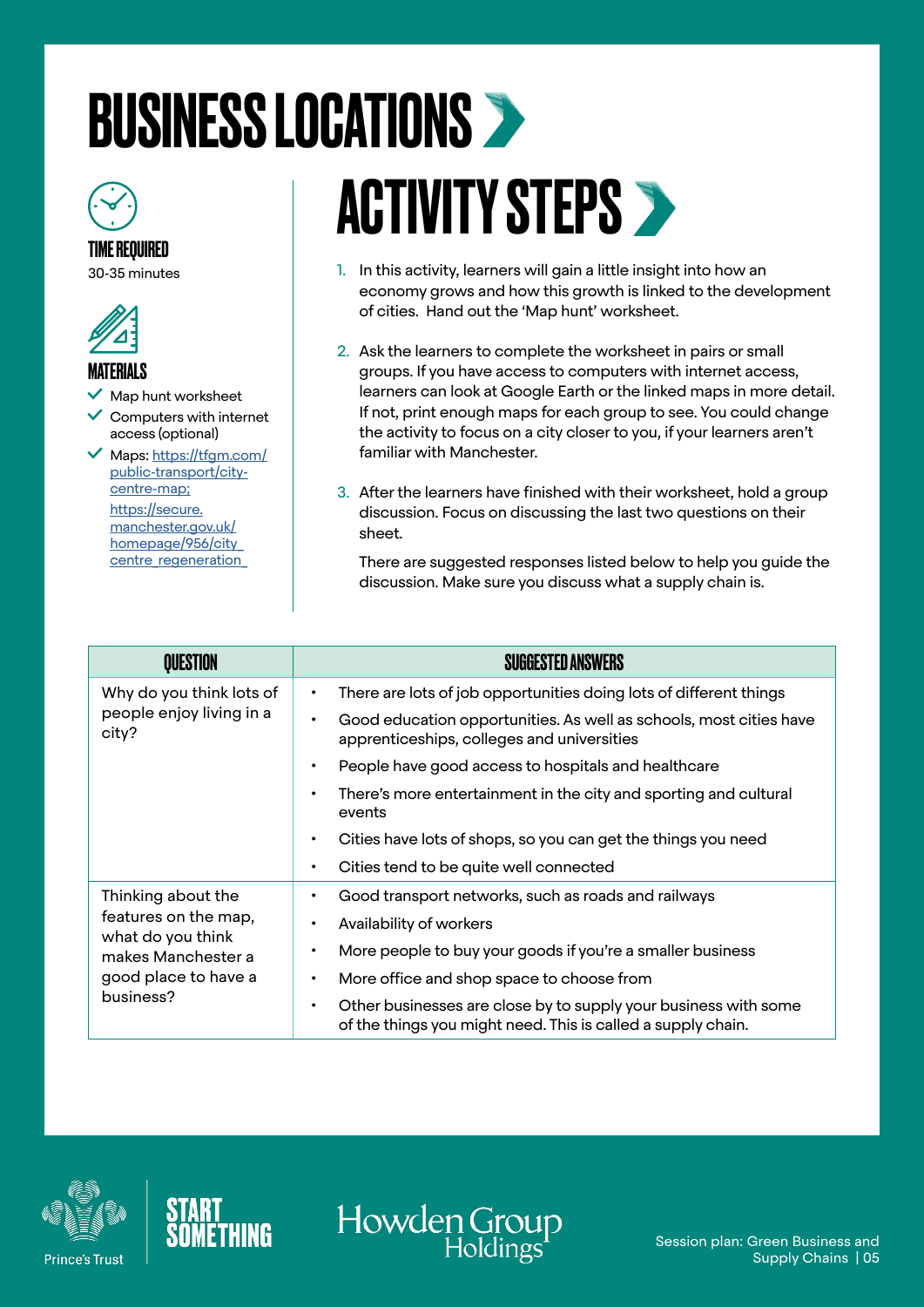### <span id="page-5-0"></span>THE ECONOMICS OF A WATER BOTTLE TIME REQUIRED **ACTIVITY STEPS >**

60 minutes



MATERIALS

 $\vee$  Water to go worksheet

1. In this activity, learners will be introduced to the concept of a supply chain. Learners will understand the relationship between a product, its contribution to job creation and economic growth and its potential to create negative environmental impacts.

2. In pairs or small groups, learners will look at the supply chain economics of a plastic bottle, by completing the 'Water to go' worksheet. If you have a plastic bottle available, it might provide a useful physical example.

3. Give the groups sufficient time to work independently and circulate during the activity to provide prompts, if necessary.

4. Bring the groups together to go through their findings. You should do this after the second question to tell them that the profit is only 25p, before moving onto the other questions. Use the table below to help you respond correctly to learners' answers and to guide their understanding in the right direction.

5. Conclude with an explanation that the activities in their worksheet make up something called a 'supply chain'.

Supply chains create work for a large number of people and involve lots of different companies who provide goods and services. For example, businesses that make and sell lorries, or that make and sell plastic bottles, labels and cardboard boxes. The supply chain even includes businesses that generate power, build factories or maintain and clean buildings.

| <b>WORKSHEET TASK</b>                                                                                           | <b>SUGGESTED ANSWERS</b>                                              |
|-----------------------------------------------------------------------------------------------------------------|-----------------------------------------------------------------------|
| List the 4 separate<br>materials used to make<br>a bottle of drinking<br>water.                                 | Water<br><b>Plastic bottle</b><br>٠<br>Plastic cap<br>٠<br>Label<br>٠ |
| How much profit do you<br>think a company who<br>makes water bottles<br>makes from the sale of<br>a 75p bottle? | 25p                                                                   |





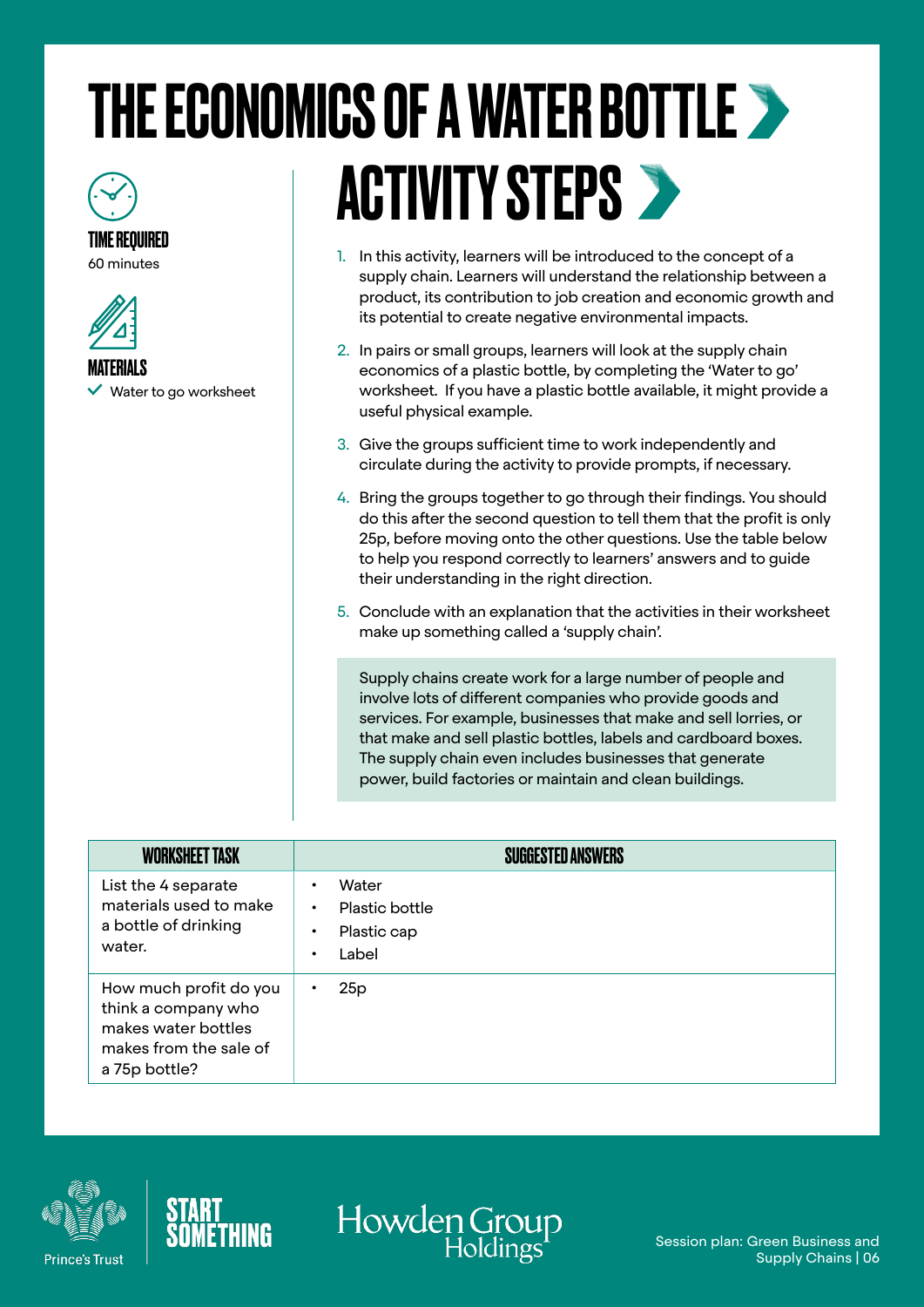| <b>WORKSHEET TASK</b>                                                                                                                                                      | <b>SUGGESTED ANSWERS</b>                                                                                                                                                                                                                                                                                                                                                                                                                                                                                                                            |
|----------------------------------------------------------------------------------------------------------------------------------------------------------------------------|-----------------------------------------------------------------------------------------------------------------------------------------------------------------------------------------------------------------------------------------------------------------------------------------------------------------------------------------------------------------------------------------------------------------------------------------------------------------------------------------------------------------------------------------------------|
| So where has all the<br>profit gone? What has<br>it cost for that bottle of<br>water to get to you?                                                                        | Pumping the water from the ground<br>$\bullet$<br>Cleaning the water of any contaminants (germs and bacteria)<br>$\bullet$<br>Buying the bottles and caps (and all the costs associated with the<br>$\bullet$<br>factories that make the bottles and the caps)<br>Bottling and labelling machines<br>$\bullet$<br>Printing machine and paper and ink for the labels<br>$\bullet$<br>A factory to do this in<br>$\bullet$<br>Workers' wages<br>$\bullet$<br>Electricity, water and office equipment to power and support the<br>$\bullet$<br>factory |
| List as many processes<br>you can think of<br>that are associated<br>with preparing and<br>transporting the bottles<br>to a distribution centre<br>and then onto the shop. | Cardboard boxes to put the bottles in<br>$\bullet$<br>Shrink wrap to put around groups of bottles in boxes<br>$\bullet$<br>Pallets to move the boxes on<br>$\bullet$<br>A forklift to move the boxes onto the lorry<br>$\bullet$<br>Lorries<br>$\bullet$<br>Fuel for the lorry<br>$\bullet$<br>Lorry drivers' wages<br>$\bullet$                                                                                                                                                                                                                    |
| When the bottles get<br>to the shop, what sorts<br>of costs might be<br>associated with making<br>the water available for<br>you to buy?                                   | Rent or the cost of the shop itself<br>$\bullet$<br>Shop workers' wages<br>$\bullet$<br>Refrigeration, if bottles are being kept cool<br>$\bullet$<br>Energy to heat/cool and light the shop<br>$\bullet$                                                                                                                                                                                                                                                                                                                                           |







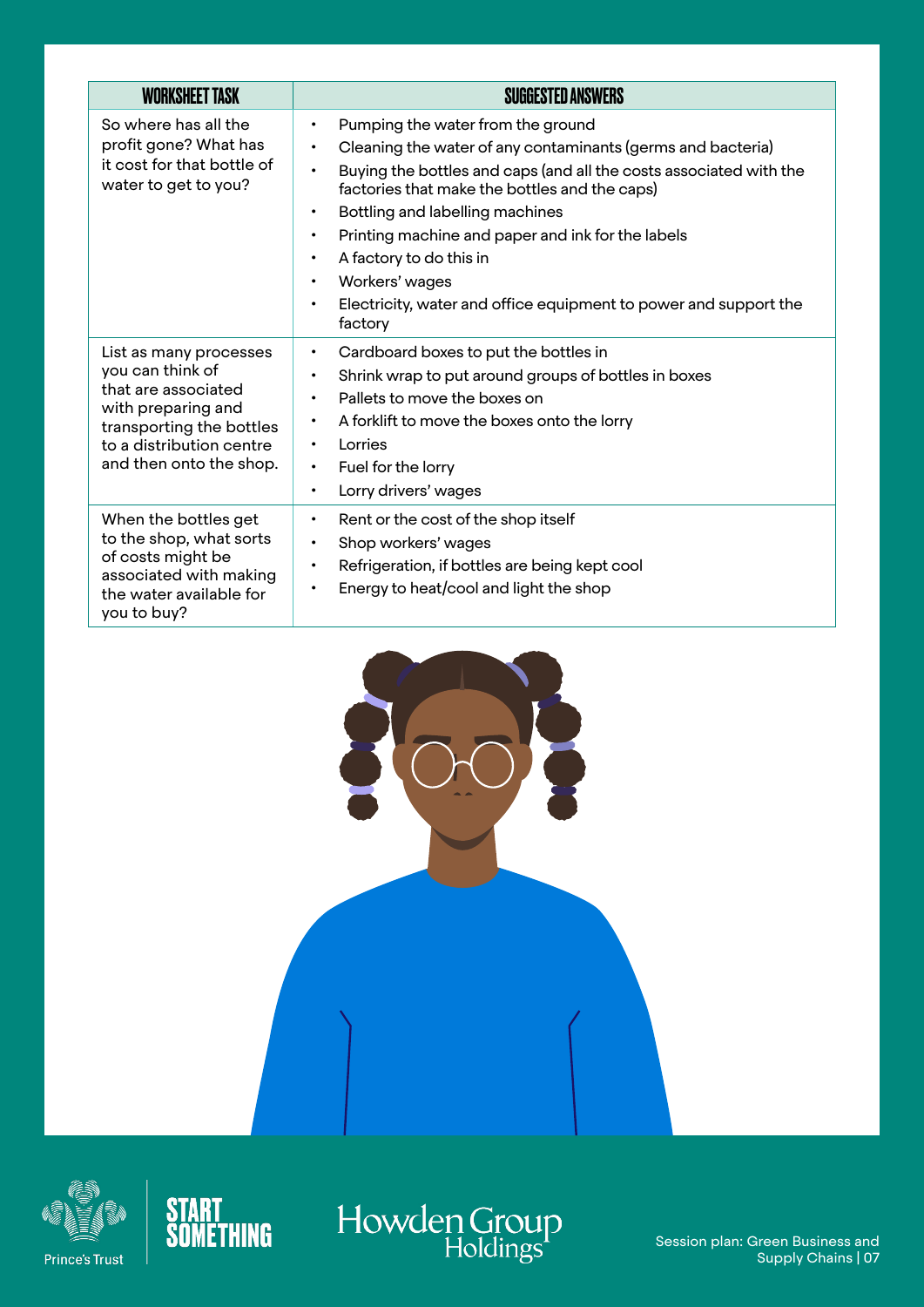# <span id="page-7-0"></span>BOTTLE BUSINESS BINGO



#### TIME REQUIRED 15-20 minutes



#### **MATFRIALS**

- Bottle bingo boards
- $\vee$  Adviser bingo cards

### **ACTIVITY STEPS >**

1. Learners will be provided with a bingo board related to a bottle of water. They can choose from either the supply chain: transport, supply chain: manufacture, or supply chain: retail boards.

You could put the learners in pairs or small groups and make sure that different groups have different boards.

- 2. On the boards you will see images of environmental impacts, for example water use, energy use and resource consumption. Explain to the learners that they are going to match the factors associated with each of the supply chains (most of which are negative environmental impacts).
- 3. You will have a pack of cards (the bingo balls!) with different parts of the supply chain written on it. Shuffle the cards and then draw one out at a time and read out the action from the supply chain written on the card. The learners will then look to see if their board has any of the factors that result from that action and cross it out if they do.

You may want to explain that the learners can check off more than one factor at a time (if the action is relevant to more than one factor) and stop after each card is read out to see whether the factor they have checked is linked to the action.

4. When all the impacts have been crossed out on a board, the learners can call 'bingo' and be declared the winner. Make sure that they can explain why they crossed out each of their factors.